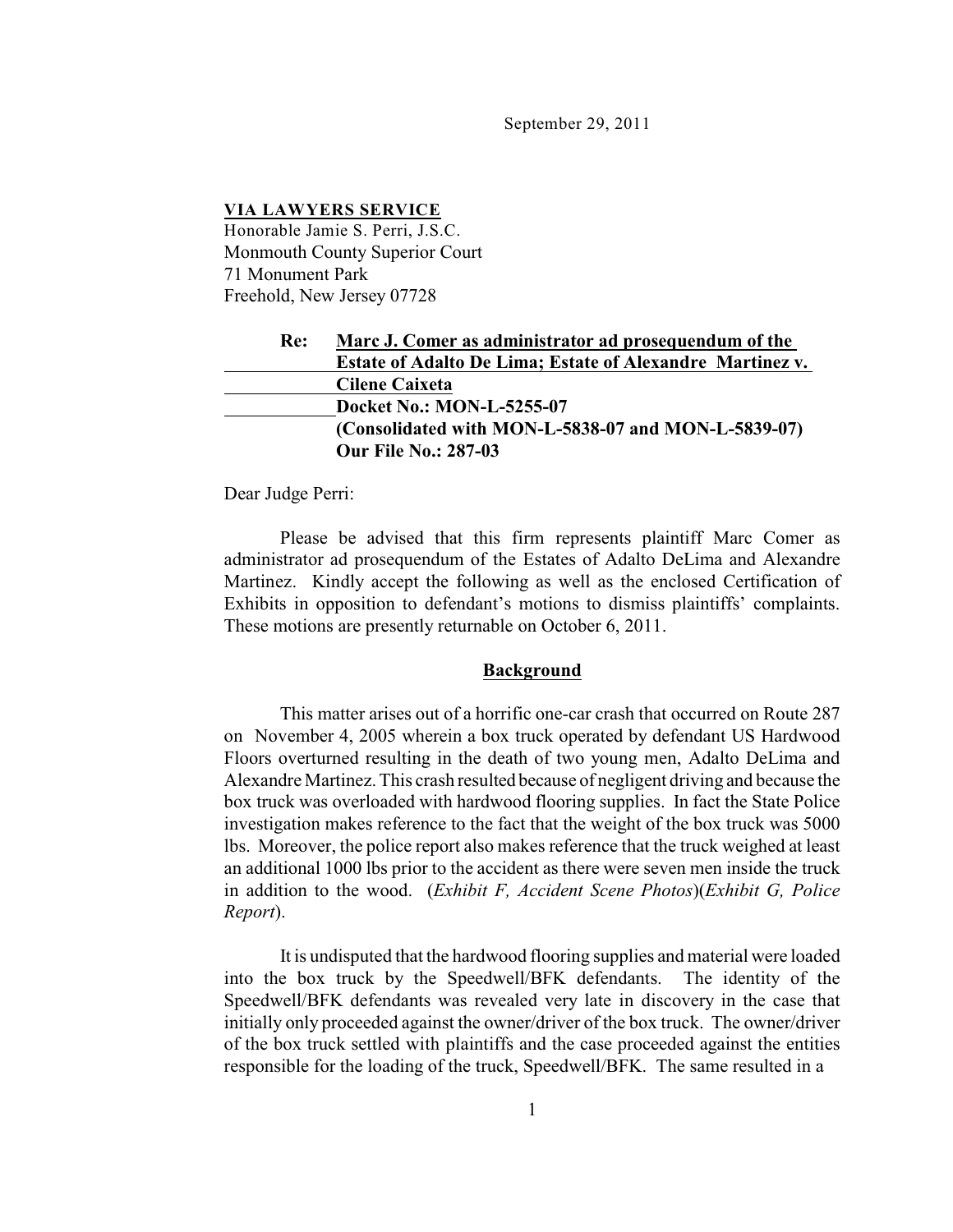discovery order dated October 1, 2010 which called for paper discovery, depositions and expert discovery to take place. Since the October 1, 2010 discovery order was executed, plaintiff has worked extremely diligently to conduct discovery in this case; including but not limited to working to get foreign non-party fact witnesses to New Jersey for depositions.

### **LEGAL DISCUSSION**

# **I. DEFENDANT'S MOTION TO DISMISS PLAINTIFF'S, MARC J. COMER, ESQ., AS ADMINISTRATOR AD PROSEQUENDUM FOR THE ESTATE OF ALEXANDRE MARTINEZ, COMPLAINT WITH PREJUDICE SHOULD BE DENIED**

### A. Marc Comer, Esq. is the Plaintiff in this Action and Has Appeared for Deposition

New Jersey law requires that wrongful death actions be commenced as follows:

Every action commenced under this chapter shall be brought in the name of an administrator ad prosequendum of the decedent for whose death damages are sought, except where decedent dies testate and his will is probated, in which event the executor named in the will and qualifying, or the administrator with the will annexed, as the case may be, shall bring the action.

*N.J.S.A.* 2A:31-2. In this instance, Marc Comer, Esq., a trusts and estates attorney, has been appointed to act as the administrator ad prosequendum of the respective estates. Therefore, the plaintiff in these consolidated cases is Marc Comer, Esq. as administrator ad prosequendum of the estates. Mr. Comer was deposed in this action nearly two years ago. Moreover, the deposition of representatives of each decedent's beneficiaries went forward in May 2011. As set forth below, it is the action of defendant that has hindered the remaining non-party depositions from taking place.

Of course, it is well settled that anyone can serve as the administrator of an estate for the limited purposes of bringing a lawsuit. The administrator ad prosequendum in a wrongful death lawsuit is merely a statutory agent appointed for the limited purpose of bringing the suit. *N.J.S.A.* 2A:31-4. An action for wrongful death is brought for the exclusive benefit of the persons entitled to take intestate property of the decedent. *Id*. *See also, Kasharian v. Wilentz*, 93 N.J. Super. 479, 481 (App. Div. 1967); *Glucksman v. Strelecki*, 102 N.J. Super. 53, 58 (Law Div. 1968). The administrator ad prosquendum is a representative of the class and acts as fiduciary for the general administrator who is charged with distribution of the funds recovered. *Kasharian v. Wilentz*, 93 N.J. Super. at 481, *citing, Loughner v. Thomas,* 117 N.J.L. 169 (E&A 1936). Accordingly, for purposes of this litigation, the named plaintiff is the administrator ad prosequendum, an agent of the beneficiaries, Marc J. Comer, Esq.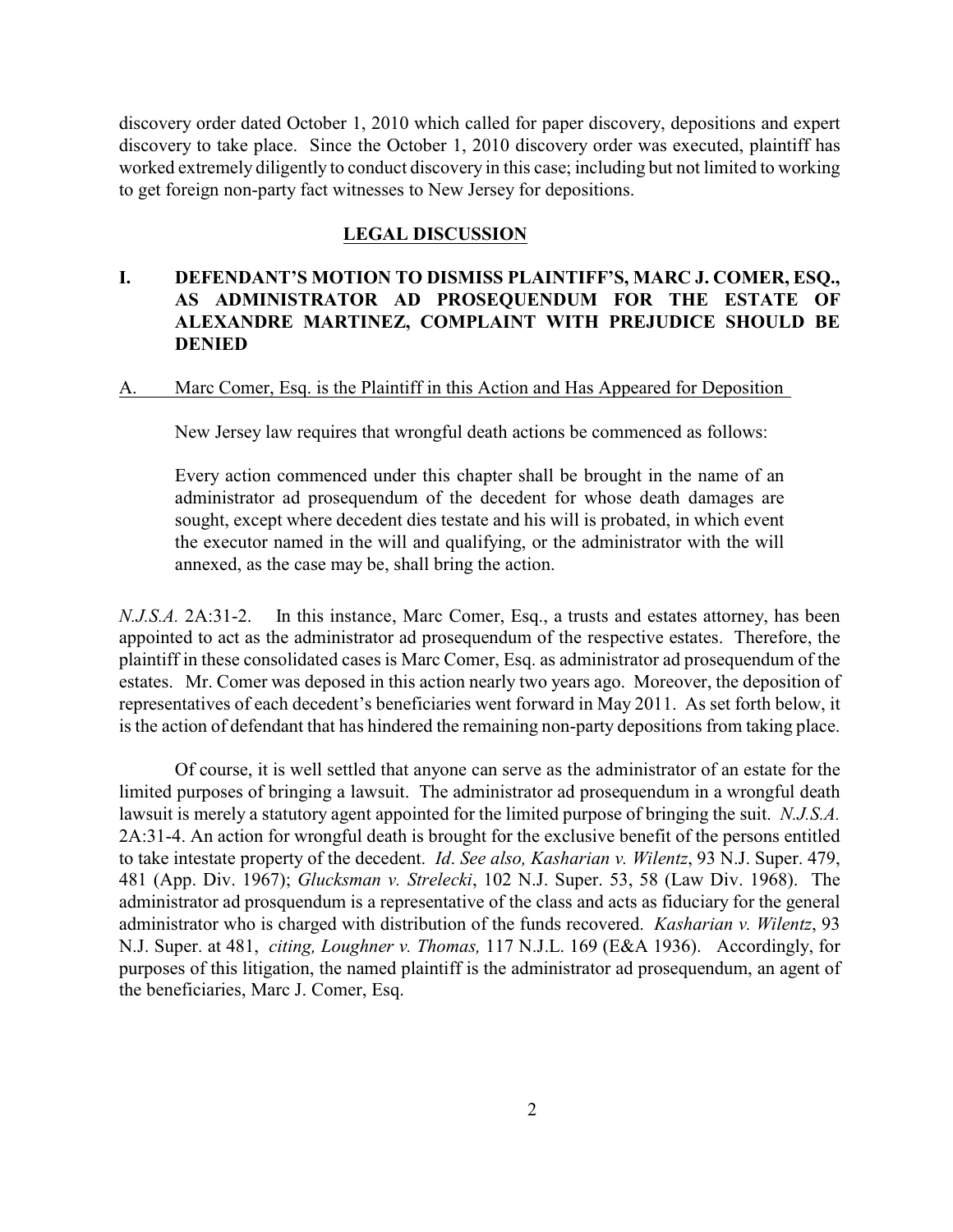### B. Had Defense Counsel Cooperated, Alexandre Martinez's Remaining Beneficiary Would Have Been Able to Obtain the Necessary Visa So the Deposition Could Proceed.

It is noteworthy that despite the fact that the plaintiff in this matter is Marc Comer, Esq., this firm has gone to extraordinary measures in order to produce the foreign, non-party, fact witnesses defendant has requested. The remaining fact witnesses with respect to decedent Martinez is his mother and sister. The deposition of these foreign witnesses has been noticed on one occasion since the previous motion decided by Judge Mullaney.

This deposition did not go forward for a very simple reason that has been articulated to defense counsel on multiple occasions including at the time of oral argument on the July 8, 2011 discovery motions before Judge Mullaney as well as in a letter dated September 8, 2011. Simply put, in order to be able to obtain a visa, the Brazilian fact witnesses must have an original deposition notice with a deposition date more than thirty (30) days from the date of the notice. The reason for this is the consulate must have time to evaluate the request for the visa in conjunction with a deposition notice. (*Exhibit A, July 8, 2011 Motion Hearing Transcript*)(*Exhibit B, September 8, 2011 Letter*). Despite advising defense counsel and defense counsel's staff of this requirement the depositions notice was not received timely. As such, by the time the original letter arrived in Brazil there was not sufficient time for the Martinez foreign fact witnesses to obtain the visa.

As can be gleaned from my September 8, 2011 letter, I am almost imploring that defendant comply with this simple request. To date they have not. Rather than simply follow the guidelines set up by the consulate (and out of the undersigned's control), defendant seeks to dismiss plaintiff's claims. There is absolutely no basis for this. Plaintiff has gone through herculean efforts in attempt coordinate the depositions of the remaining non-party Martinez fact witnesses but without assistance from the party seeking the depositions, this task is nearlyimpossible. If defendant wishes to obtain the remaining depositions of decedent Martinez's foreign fact witnesses than we ask that they simply comply with the requirements of the consulate. As it stands decedent Martinez's mother and sister have an appointment with the consulate on October 25, 2011. Without an original deposition notice providing a new date after October 25, 2011 it remains to be seen whether visas will be issued to the remaining foreign non-party fact witnesses.

It must also be brought to bear that decedent Martinez's father appeared in New Jersey for depositions. Defendants seek the remaining deposition of decedent Martinez's mother as well as his sister and brother. However, under defendant's own reasoning (with respect to decedent DeLima), the deposition of decedent Martinez's brother and sister are irrelevant since neither would take under the intestacy laws in the State of New Jersey. Notwithstanding same, decedent Martinez's sister is attempting to obtain a visa so she can appear for deposition. However, the brother is only 14 years old and was very young at the time decedent Martinez left Brazil to come to the United States. (*Exhibit A, July 8, 2011 Motion Hearing Transcript, at 9-10*).

Based on the foregoing, it is obvious that plaintiff is acting extremely diligently and doing all within our power to assist in getting the remaining non-party foreign fact witnessto New Jersey.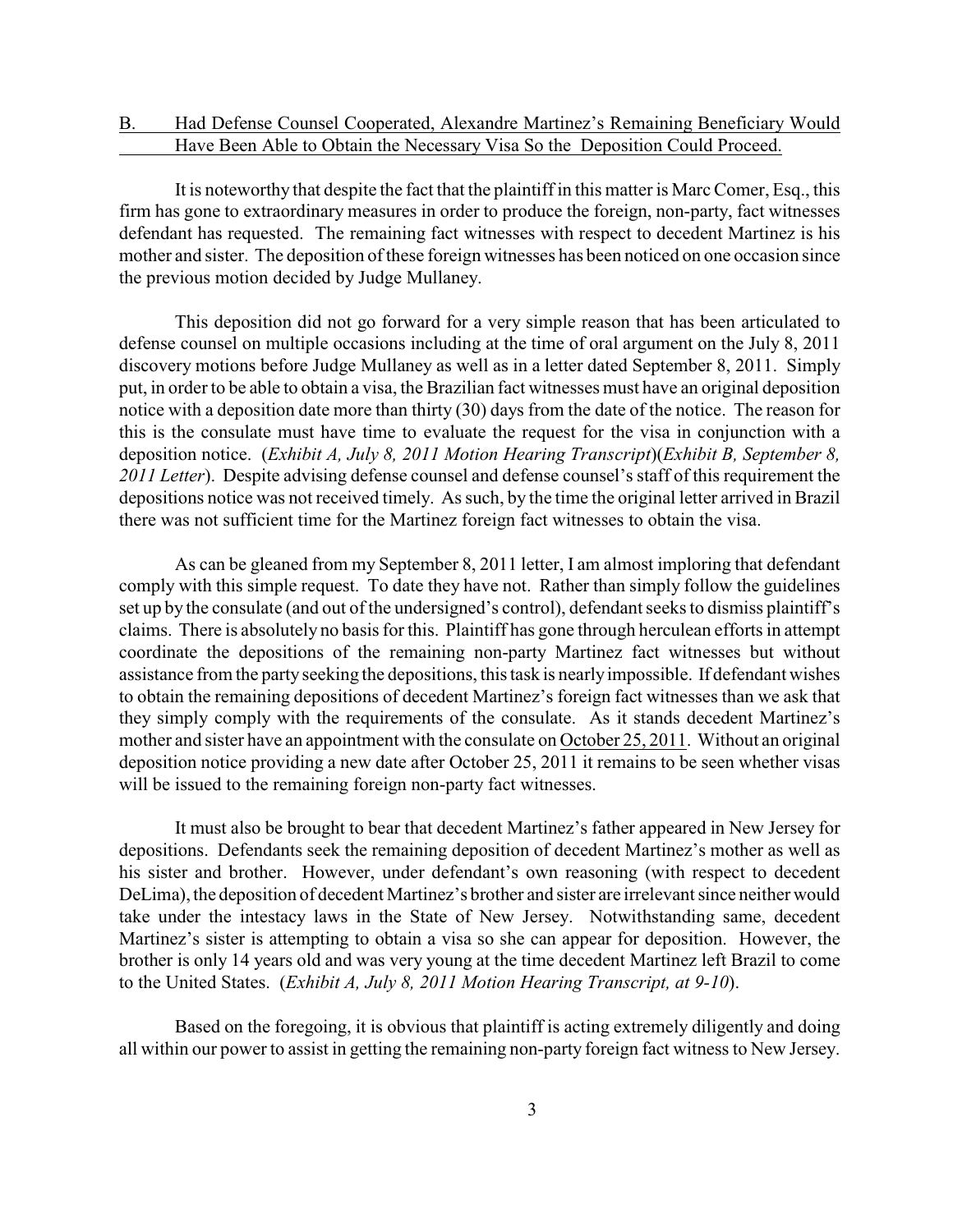However, even if we were unable to get this one witness to New Jersey there is still no basis in fact or in law to dismiss plaintiff's complaint. Plaintiff, Marc Comer has been deposed in this case. The individuals that defendant seeks are independent fact witnesses. Defendant asserts that the July 8, 2011 Order was intended to compel fact witnesses to come to New Jersey before September 1, 2011. However, upon reading the transcript of oral argument on the motions it becomes obvious that it was not Judge Mullaney's intention that plaintiff's complaint be dismissed should it not come to pass that the depositions took place before September 1, 2011. Rather, Judge Mullaney took judicial notice that the visa process was difficult. Therefore, the dates in the July 8, 2011 Order were intended to provide time frames for discovery not to serve as a basis to make a dispositive ruling in the case. Moreover, it seems patently unfair to dismiss plaintiff's complaint with prejudice on this basis where the only party that was not diligent in attempting to obtain the depositions is movant. Accordingly, defendant's motion should be denied.

# C. The Martinez Family's Failure to Provide Banking Records for Decedent Martinez Should Similarly Not Serve as a Basis to Dismiss the Complaint Brought on Behalf of Decedent With Prejudice<sup>1</sup>.

In normal course a tort claim arising out of a death contains a wrongful death claim as well as a survivorship claim. Without even addressing that there are two separate and distinct claims, defendant seeks to dismiss plaintiff's complaint with prejudice for failure to provide banking records.

To begin, an action lies under our Wrongful Death Statute:

When the death of a person is caused by a wrongful act, neglect or default, such as would, if death had not ensued, have entitled the person injured to maintain an action for damages resulting from the injury, the person who would have been liable in damages for the injury if death had not ensued shall be liable in an action for damages, notwithstanding the death of the person injured and although the death was caused under circumstances amounting in law to a crime.

 ${}^{1}$ A fatal flaw to defendant's application and the relief sought lies in the fact that the plaintiff in these cases is Marc Comer, as administrator ad prosequendum of the respective estates. The documents requested are not requested from "plaintiff" but rather from decedent's beneficiary; specifically his father. Defendant has not provided a basis in law by which the Court can dismiss the wrongful death and survivorship claims brought by Marc Comer based on a nonparties failure to provide documents that were not within his possession, custody or control. As set forth herein, my office has, in good faith, undertaken several steps to expedite and coordinate production of the discovery that originates in Brazil. It is of course in our best interest to do so; however, this does not change the fact that the plaintiff in this matter is Marc Comer.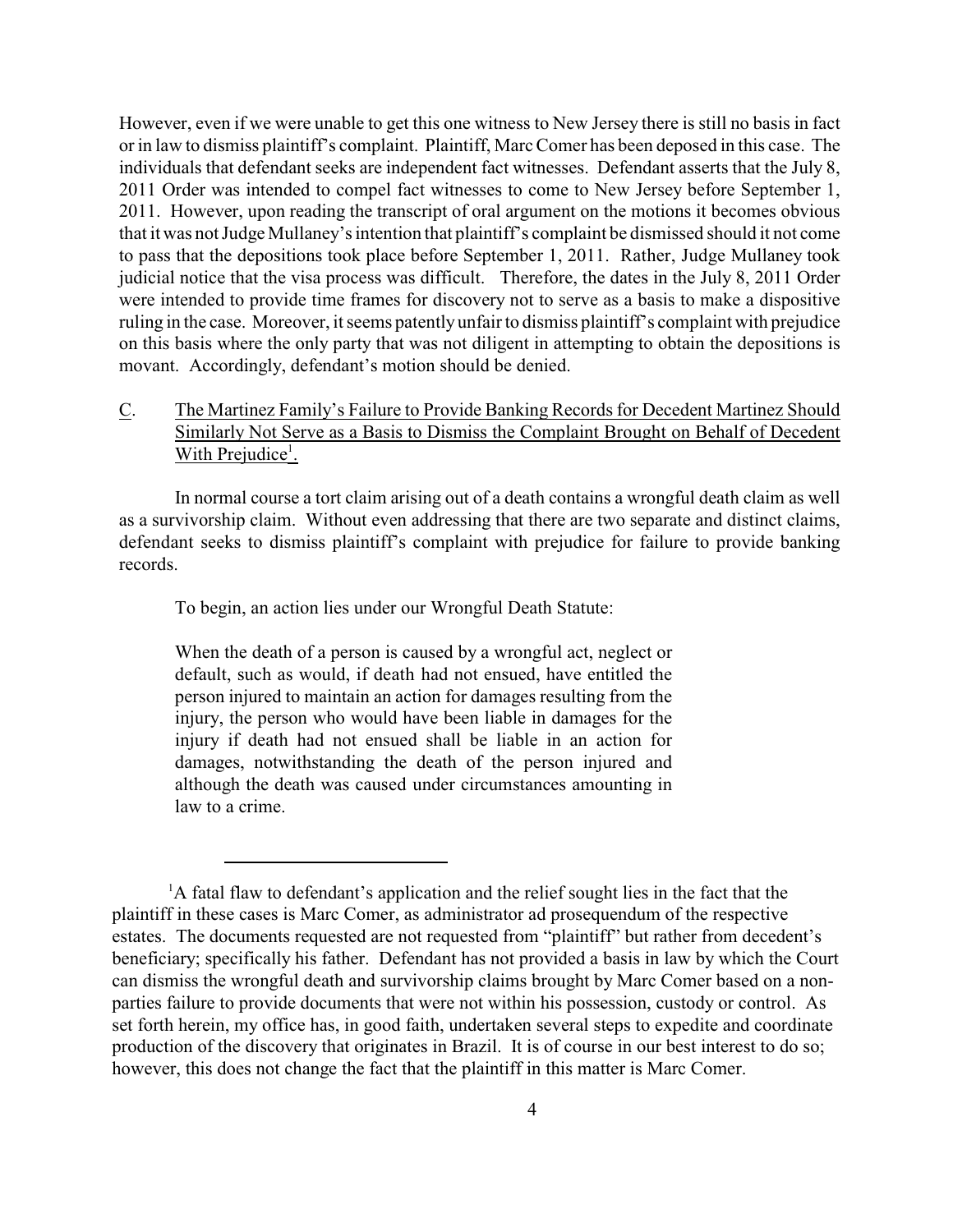*N.J.S.A*. 2A:31-1. (Emphasis added). Pecuniary damages not only include loss of help with household chores or "anticipated direct financial contributions" by the decedent but also "[t]he loss of guidance, advice and counsel" and companionship. *Green v. Bittner*, 85 N.J. 1, 4 (1980); *see also N.J.S.A*. 2A:31-5; *Gangemi v. National Health Laboratories, Inc.*, 291 N.J. Super. 569, 575 (App. Div. 1996). The *Green* Court*, supra*, however, was very careful to explain that "[c]ompanionship and advice must be limited strictly to their pecuniary element." 85 N.J. at 12. Moreover, the value of companionship or advice is limited to "what the marketplace would pay a stranger with similar qualifications for performing such services." *Id.* at 12-13.

Put differently, damages in a wrongful death matter go beyond the mere value of lost wages caused by the death of a person; but include also the pecuniary value of the loss of guidance, loss of advice, loss of counsel occasioned by the death of a person. Accordingly, even if the court agreed with defendant's (implicit) argument that plaintiff is not entitled to the pecuniary value of his lost wages because a non-party fact witness has not supplied a particular banking record, the claim for the pecuniary value of contributions such as guidance, advice and counsel remain. The amount of these damages, at a minimum, constitutes a question of fact that must be presented to a jury. Accordingly, dismissing plaintiff's wrongful death with prejudice does not comport with law or the facts of this case.

The banking records were first referenced during the deposition of decedent Martinez's father. Even at the time of his deposition Mr. Martinez stated that he did not have the account number for the account in which Alexandre would deposit money. (*Exhibit E, Deposition of Jose Alecio Martinez at 29-20*).

Judge Mullaney was well aware of this issue at oral argument in connection with the July 8, 2011 discovery motions. Specifically, the following exchange took place:

With respect to Martinez [banking records], the father did testify that there was some bank transfer that occurred, but some of the money was brought over by friends of Mr. Martinez in the United States, who happen to be going back to Brazil. That money he can testify to, because there's - - there's no account, there's not bank record.

Mr. Martinez also testified that since the death of his son, he has transferred account, he's finding it difficult to get the banking records. . .He's trying every effort. I explained to him the importance of them.

If he can't get them, he can't get them and I - - you know, we would submit on a different motion at time of trial or maybe at a different time that he should be able to testify as to that, but this is - - Your Honor - - this is really - - whatever proofs we can produce would be the subject of a motion at trial . . .If I don't produce something during discovery, this is very simple, I can't produce it at trial. . .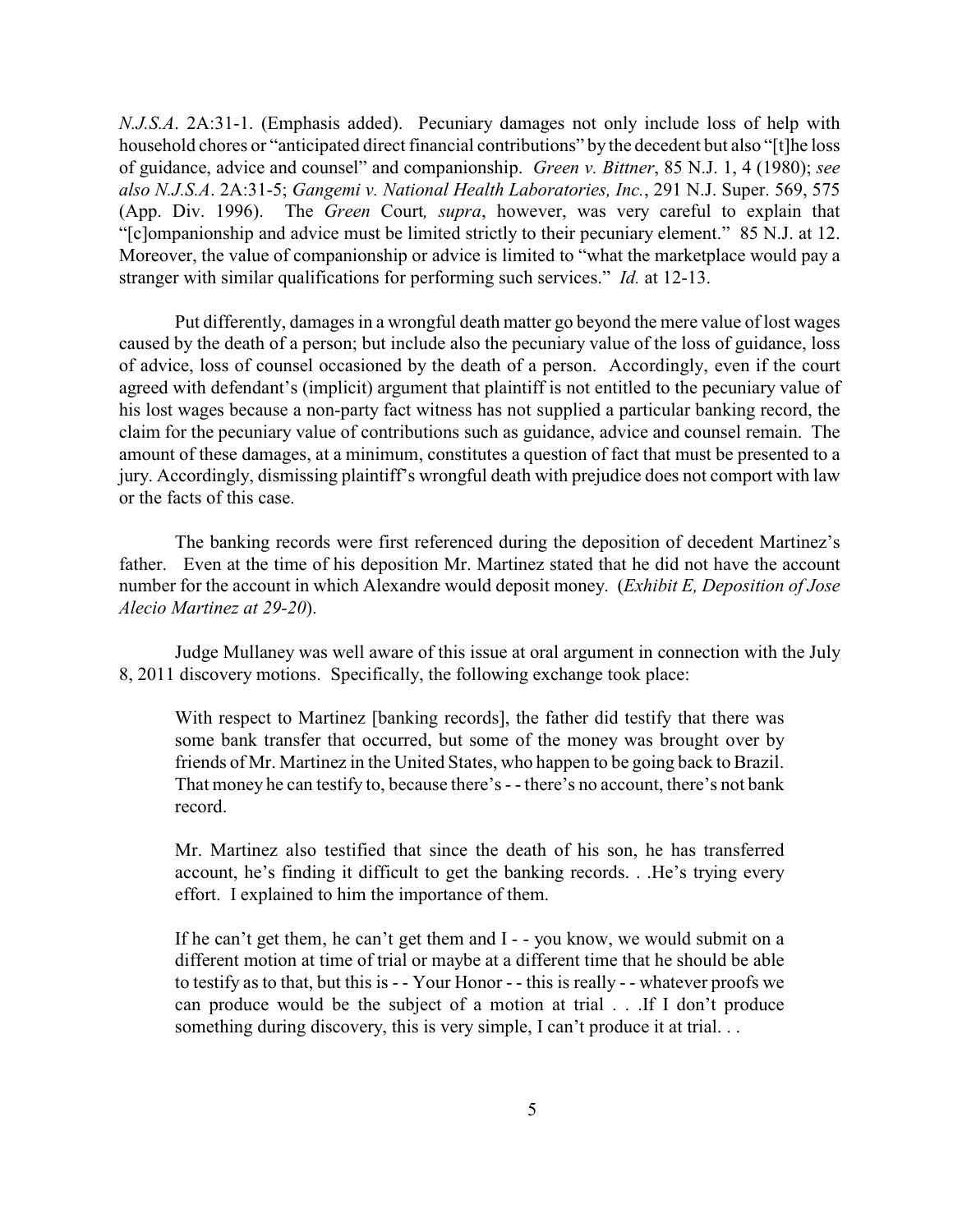(*Exhibit A, July 8, 2011 Motion Hearing Transcript, at 15-18*). Clearly, the tenor of the argument before Judge Mullaney makes clear that his intention in issuing the July 8, 2011 Orders were to extend time for plaintiff and defendant to complete discovery in a case where discovery is complicated by the simple fact that various forms of plaintiff's proofs originate in Brazil.

Again, there is simply no basis by which to dismiss plaintiff's complaint for a non-parties failure to produce records which are not in his possession, custody or control. *R*. 4:18-1(a). As Judge Mullaney noted: "This is a file - - just so the records is clear, there is absolutely due diligence on the part of all counsel involved in the case." (*Exhibit A, July 8, 2011 Motion Hearing Transcript, at 18*). This is not an instance where plaintiff is withholding evidence or simply not acting diligently to discover the requested evidence. The banking records are simply not within possession, custody or control of the non-party witness.  $R$ . 4:18-1(a)<sup>2</sup>. There is a much less harsh alternative where documents are requested from a non-parties. *R*. 4:18-1(d).

Especially in light of the proper process set forth in *R*. 4:18-1(d), the sanction defendant requests, dismissal with prejudice, is extreme and disfavored where lesser sanction will erase the prejudice suffered by the non-delinquent party." *Crispin v. Volkswagenwerk, A.G.*, 96 N.J. 336, 345(1984). "Cases should be won or lost on their merits and not because litigants have failed to comply precisely with particular court schedules, unless such noncompliance was purposeful and no lesser remedy was available." *Connors v. Sexton Studios, Inc.*, 270 N.J.Super. 390, 395 (App.Div.1994). "Justice to the litigants is always the polestar." *Rivera v. Gerner*, 89 N.J. 526 (1982); *Martindell v. Martindell*, 21 *N.J.* 341, 349 (1956); *Grober v. Kahn*, 47 N.J. 132, 155 (1966); *New Jersey Highway Authority v. Renner*, 18 N.J. 485, 495 (1955). Again, plaintiff is not delinquent in this instances so there is simply no factual or legal basis by which to dismiss this matter even without prejudice.

Additionally, without authority, defendant presupposes that, in order to sustain a lost wage claim a dearth of documentation is needed. However, lack of documentation (e.g., bank records) regarding a the lost wage aspect of the plaintiff's claim does not preclude the claim. Rather, the lack of documents is a factor for the jury to consider in evaluating the weight of plaintiff's lost wage claim. *Hawkins v. 248 Haynes St. Assoc., Inc.,* No. A-5648-93T2, 1995 WL 378462, at \*9 (N.J. Super. App. Div.)(emphasis added).

It is well settled that testimony alone from a surviving member of an estate is sufficient to establish the decedent's net income. *See Langley v. Allstate Ins. Co.*, 206 N.J. Super. 365, 370-71 (App. Div. 1985). In *Langley,* the plaintiff was unable to produce documentation of her deceased son's employment as a bartender because, according to plaintiff's testimony, her son had been paid

 $2$  With respect to productions of documents from a non-party witness, the same requires an independent action or alternatively defendant to issue a subpoena to the Bank of Brazil. *R*. 4:18-1(d). However, it stands to reason that after endeavoring both efforts, defendant will likely be in the same position in which they presently stand. It is not unreasonably that records relating to bank transactions some six years ago have been destroyed or are otherwise unavailable.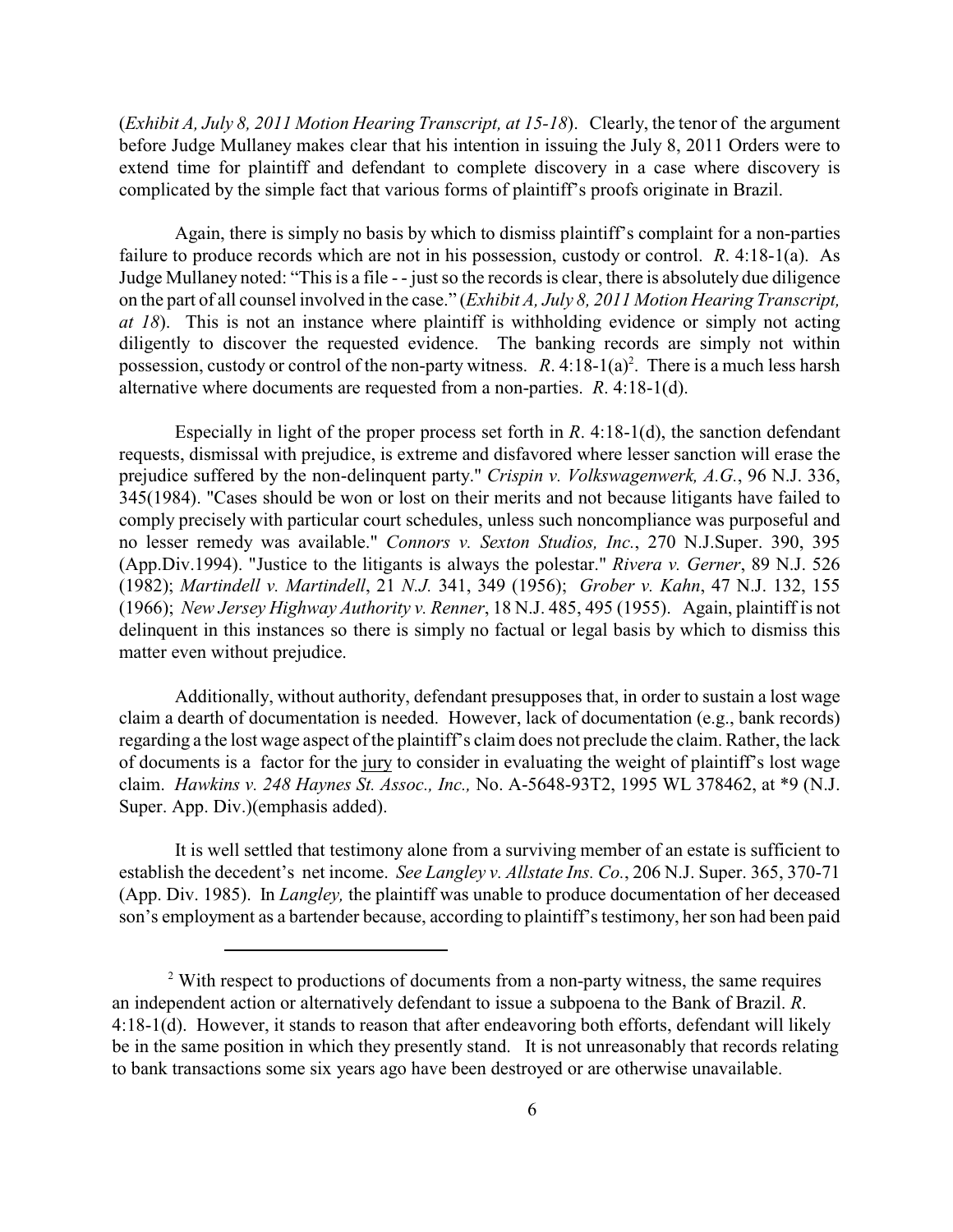"under the table." *Id* at 368. The Court recognized that the plaintiff was "trapped by an underground sub-culture of illegal wage payments which cheat governments of taxes and deprives employees of social security benefits and minimum wage protection." *Id.* at 370. Therefore, the Court held plaintiff's testimony was adequate to establish her deceased son's net income because such illegal conduct by employers "should not deprive individuals of benefits properly owing from an insurance company." *Id.*

Likewise, in *Yube v. Bernberg,* No. L-1926-02, 2005 WL 3954743, at \*3 (N.J. Super. App. Div.), the plaintiff was not required to present documentary evidence to establish his net income. Similar to *Langley,* the plaintiff in *Yube* was unable to provide documentation of his employment at a restaurant because he was paid off the books. *Yube v. Bernberg,* at \*3. Consequently, the plaintiff could not produce tax returns or pay stubs because the did not exist. *Id.* at *\*6.* Once again the Court found it would be inequitable to bar the plaintiff's lost wage claim due to employers failure to provide tax documents to his employees. *Id.*

Additionally, it is well settled that a plaintiff need not present an expert to support an estimate of lost wages. Where it is ceratin that some damage has resulted, mere uncertainty as to the amount thereof will not necessarily preclude the right of recovery. *Betenbaugh v. Princeton Hospital*, 50 N.J. 390, 392 (1967). Rather, where exact figures are not available, "the approved practice is to leave it to the good sense of the jury . . .to form from the evidence the best estimate that can be made under the circumstances . . ." *Id*. In this instance, as documented specifically in the deposition of Jose Alecio, decedent's father, there is more than sufficient information to sustain the lost wage portion of decedent's wrongful death/survivorship claims. (*Exhibit E, Deposition of Jose Alecio Martinez at 29-60*).

Furthermore, the form of relief defendant requests is inappropriate and unnecessarily harsh in light of the circumstances of this case. Additionally, the relief requested does not logically or practically make sense in light of *R*. 4:23-2(b)(3), upon which defendants rely. Essentially, defendants are asking the Court to dismiss plaintiffs' complaints because a non-party witness did not produce banking record (dating back some six years), not within the witness's possession, custody or control. *R*. 4:18-1(a). Generally speaking, the requested sanction would be appropriate in specific instances where a plaintiff abandons their case. However, defendants seek this relief in the face of the extraordinary efforts undertaken plaintiff's counsel and despite the best efforts of the non-party witness from whom the documents are sought. Once again, it is defendants who lack diligence in connection with the records they seek. Defendant can certainly follow the procedure set forth in *R*. 4:18-1(d) and issue a subpoena for the documents from the originating source, the Bank of Brazil.

Finally, there is no basis to support defendant's contention that costs should be awarded in connection with this motion. Clearly plaintiff has worked diligently to coordinate with the nonparty witnesses to obtain these foreign documents, but to no avail.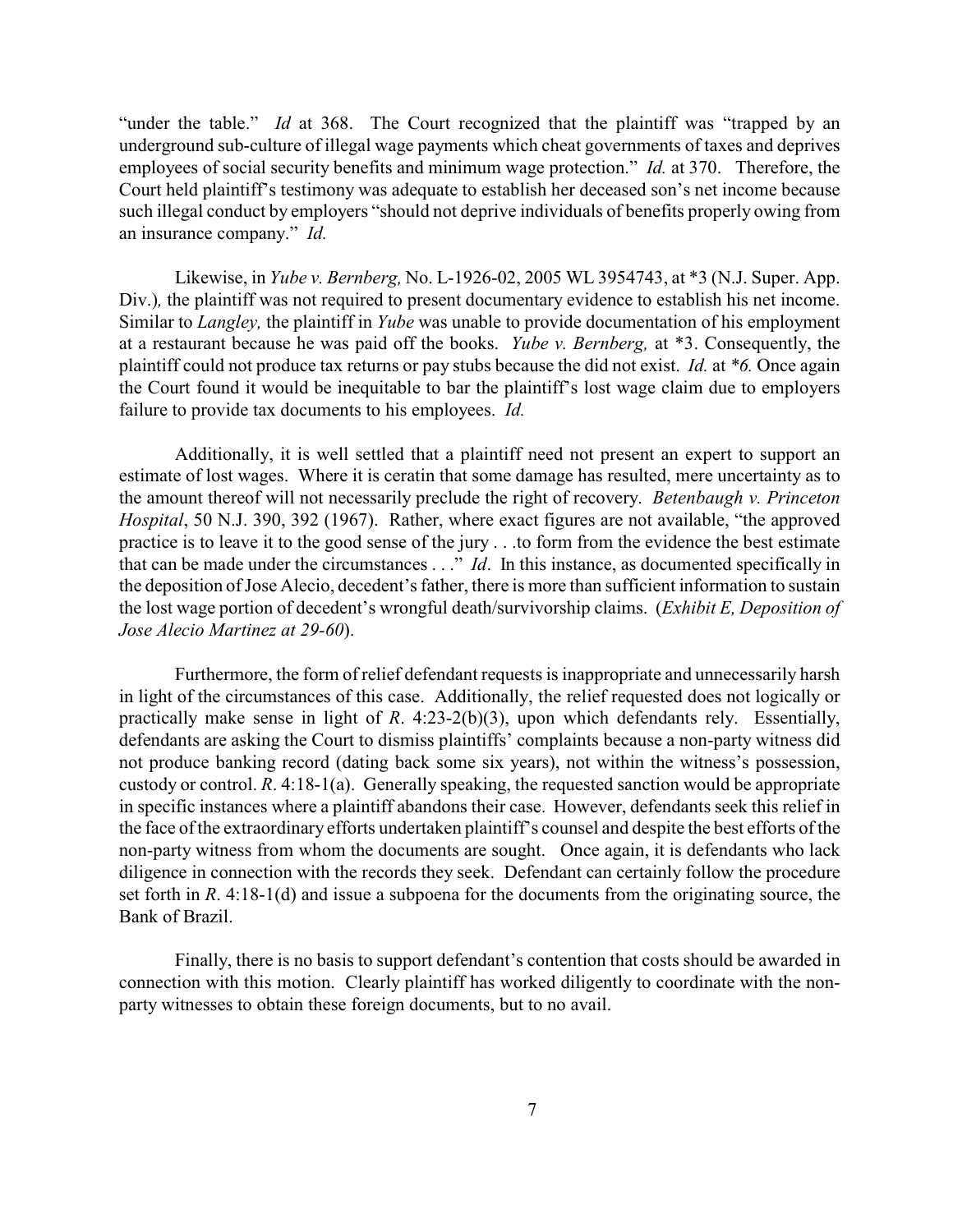### **II. DEFENDANT'S MOTION TO DISMISS PLAINTIFF'S, MARC J. COMER, ESQ., AS ADMINISTRATOR AD PROSEQUENDUM FOR THE ESTATE OF ADALTO DELIMA, COMPLAINT WITH PREJUDICE SHOULD BE DENIED**

A. Defendant's Motion to Compel Translation of Foreign Documents Should be Denied As Moot.

Defendants' motions as they pertain to decedent DeLima are somewhat contradictory. First, defendant moves to compel English translation of documents obtained by the DeLima family in Brazil. These records include two doctor's notes that pertain to decedent DeLima's parents as well as banking records. A notarized translation issued by a New Jersey AOC Certified translated was obtained and provided to defendants on September 26, 2011. (*Exhibit C, September 26, 2011 Correspondence*)(*Exhibit D, AOC Translation of Brazilian Documents*). Accordingly, defendants' motion to compel the translation should either be withdrawn by counsel or denied as moot.

# B. Defendant's Motion to Dismiss the DeLima Claims with Prejudice Should Be Denied as the AOC Translation Makes Clear the Parents of Decedent DeLima Cannot Travel to the United States for Depositions<sup>3</sup>.

Defendant moves to compel an English translation of foreign documents and almost simultaneously makes the instant motion to dismiss plaintiff's complaint with prejudice on the basis that the documents they needed translations of, when translated, are insufficient. The confusion created by these two competing motions highlights the baselessness of all of the instant dispositive motions.

First, the translation of the doctor's notes, as per the notarized AOC Certified translator states the following with respect to decedent DeLima's parents' health:

Joao Pinheiro [decedent DeLima's father]

 $3$  A fatal flaw to defendant's application and the relief sought lies in the fact that the plaintiff in these cases is Marc Comer, as administrator ad prosequendum of the respective estates. Defense counsel is unjustifiably unsatisfied with the medical documentation concerning third party fact witnesses. Neither of decedent DeLima's parents are the plaintiff in this personal injury case. They are simply decedent's beneficiaries who may take under New Jersery's intestacy laws in the event damages are recovered in this matter. Defendant has not provided a basis in law by which the Court can dismiss the wrongful death and survivorship claims brought by Marc Comer based on a non-parties failure to provide documents that were not within his possession, custody or control. As set forth herein, my office has, in good faith, undertaken several steps to expedite and coordinate the discovery that originates in Brazil. It is of course in our best interest to do so; however, this does not change the fact that the plaintiff in this matter is Marc Comer.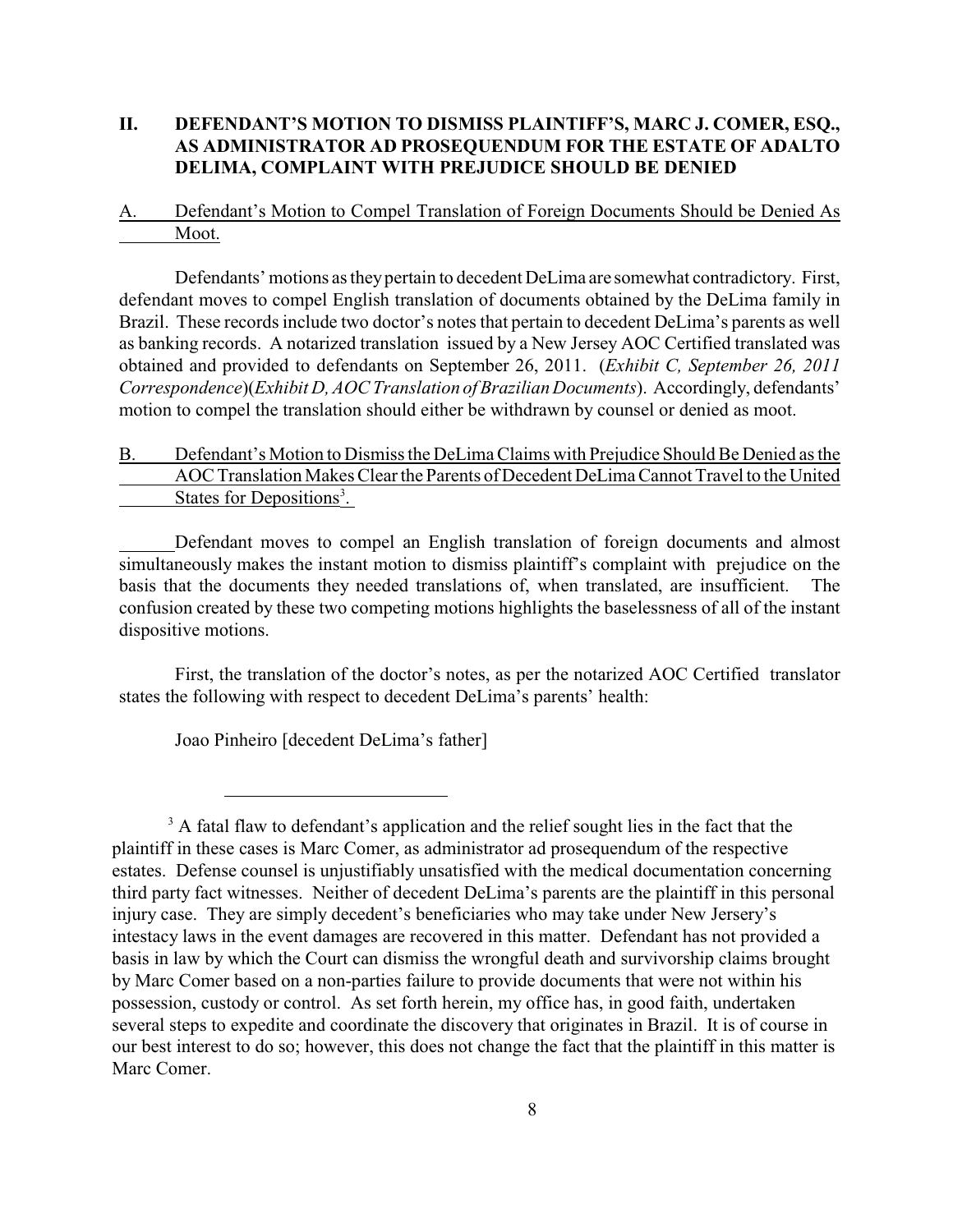Patient present residual sequel of an old fracture, being that the left lower limb shorter than the right lower limb and arthropathy coxofemoral with pain and lmited locomotion.

Patient has a history of fainting.

Patient presents history of cardiovascular disease, EKG shows electro inactive Anteropsepctal wall.

Hip X-Ray shows acute arthritis of the left hip.

Lumbar spinal X-Ray shows acute lumbar sacrum Dextroscoliosis.

Patient presents pain and difficult of movement due to advanced arthritis of the left him.

\* \* \*

Maria Dos Reis De Lima Pinheiro [decedent DeLima's mother]

Patient is under continue treatment for Arterial Hypertension and Diabetes. Presents Insomnia Disorder accompanied of Agoraphobi, in other words, fear of places or situations that may present difficult possibilities of scape. Due to this fear, the patient limits her trips outside of the house. Common Agoraphobia situations includes fear of being alone, of traveling by car or airplane.

(*Exhibit D, AOC Translation of Brazilian Documents*). Accordingly, it is clear that in attempting to dismiss plaintiff's complaint with prejudice, defendant downplays the significance and completeness of the DeLima's treating doctor's assessment of their physical conditions. There is simply no basis by which to assert the extreme sanction of dismissal with prejudice in this instance. Moreover, in issuing the July 8, 2011 Orders, Judge Mullaney clearly accounted for the parents of decedent DeLima; intending that the depositions take place remotely (via telephone of video conference). (*Exhibit A, July 8, 2011 Motion Hearing Transcript, at 10*).

There is simply no basis by which to evoke the sanction defendant requests, dismissal with prejudice, is extreme and disfavored where lesser sanction will erase the prejudice suffered by the non-delinquent party." *Crispin v. Volkswagenwerk, A.G.*, 96 N.J. 336, 345(1984). "Cases should be won or lost on their merits and not because litigants have failed to comply precisely with particular court schedules, unless such noncompliance was purposeful and no lesser remedy was available." *Connors v. Sexton Studios, Inc.*, 270 N.J.Super. 390, 395 (App.Div.1994). "Justice to the litigants is always the polestar." *Rivera v. Gerner*, 89 N.J. 526 (1982); *Martindell v. Martindell*, 21 *N.J.* 341, 349 (1956); *Grober v. Kahn*, 47 N.J. 132, 155 (1966); *New Jersey Highway Authority v. Renner*, 18 N.J. 485, 495 (1955). Again, plaintiff is not delinquent in this instances so there is simply no factual or legal basis by which to dismiss this matter even without prejudice.

Additionally, as set forth above, plaintiff in these wrongful death/survivorship claims is left to their proofs. However, the plaintiff is Marc Comer. The depositions sought are of non-party witnesses. If the non-party witnesses do not appear for depositions or fails to provide a document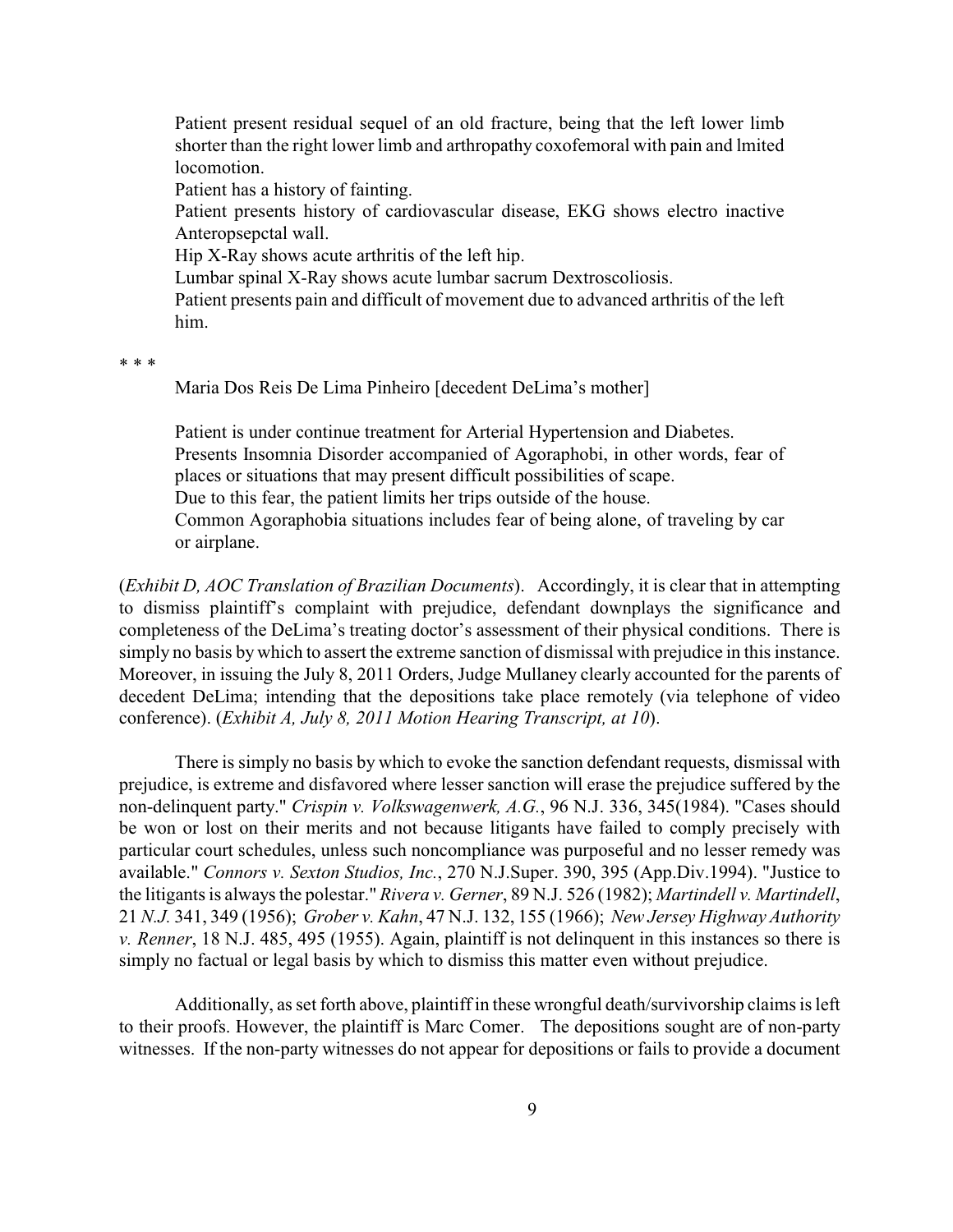not within their possession, custody or control, than we will obviously be barred from relying on same at time of trial. There is simply no basis by which to dismiss plaintiffs' complaints. This is not an instance where plaintiffs' counsel has not been diligent in working with the non-party witnesses to meet all the internal deadlines of the July 8, 2011 discovery Orders. Quite the opposite. Plaintiffs' counsel has worked extremely diligently to coordinate compliance with all defendants' discovery requests. As set forth above, defendants' non-cooperation has stymied plaintiff's efforts in particular situations. Finally, any failures to comply are due to reasons beyond the control of plaintiffs' counsel. We obviously do not control the consulate's visa decisions. We do not control the record keeping division of the Bank of Brazil. There has been due diligence on the part of counsel and the part of the non-party witnesses.

Defendant's request for the ultimate sanction of dismissal with prejudice is entirely procedurally based. It is clear from even a cursory review of the record that the young men who had the unfortunate and fatal experience in riding in a box truck overloaded by defendant Speedwell/BFK, have presented sufficient evidence to support their claims. Should defendant disagree with respect to particular aspects of the claims, a motion for summary judgment is the appropriate mechanism. The simple truth at the end of this opposition is that defendant has attempted to dismiss plaintiffs' cases on a technicality from the outset. This is not defendant's first motion to dismiss that is entirely procedurally based<sup>4</sup>. Defendant's *modus operandi* in this matter is to engage in a game of procedural marksmanship to dismiss plaintiffs' significant claims because as defendant must be aware by now, defendant Speedwell/BKF is liable for the death of these two young men. (*Exhibit F, Accident Scene Photos*)(*Exhibit G, Police Report*). Justice requires that plaintiffs' claims not be dismissed simply because they were of Brazilian decent and therefore obtaining certain discovery items in this matter has presented a challenged.

As such, there are clearly other alternative methods to deal with the instant discovery issues that stop short of dismissing plaintiffs' complaints. Moreover, as set forth in plaintiff's motion to compel discovery, also returnable on October 6, 2011, defendant is in default and therefore these motions must denied procedurally and substantively as set forth herein.

Thank you for your consideration.

Respectfully submitted,

SARAH K. DELAHANT For the Firm

cc: Darren Kayal, Esq.

<sup>&</sup>lt;sup>4</sup> Defendant has not prevailed on any of these motions.